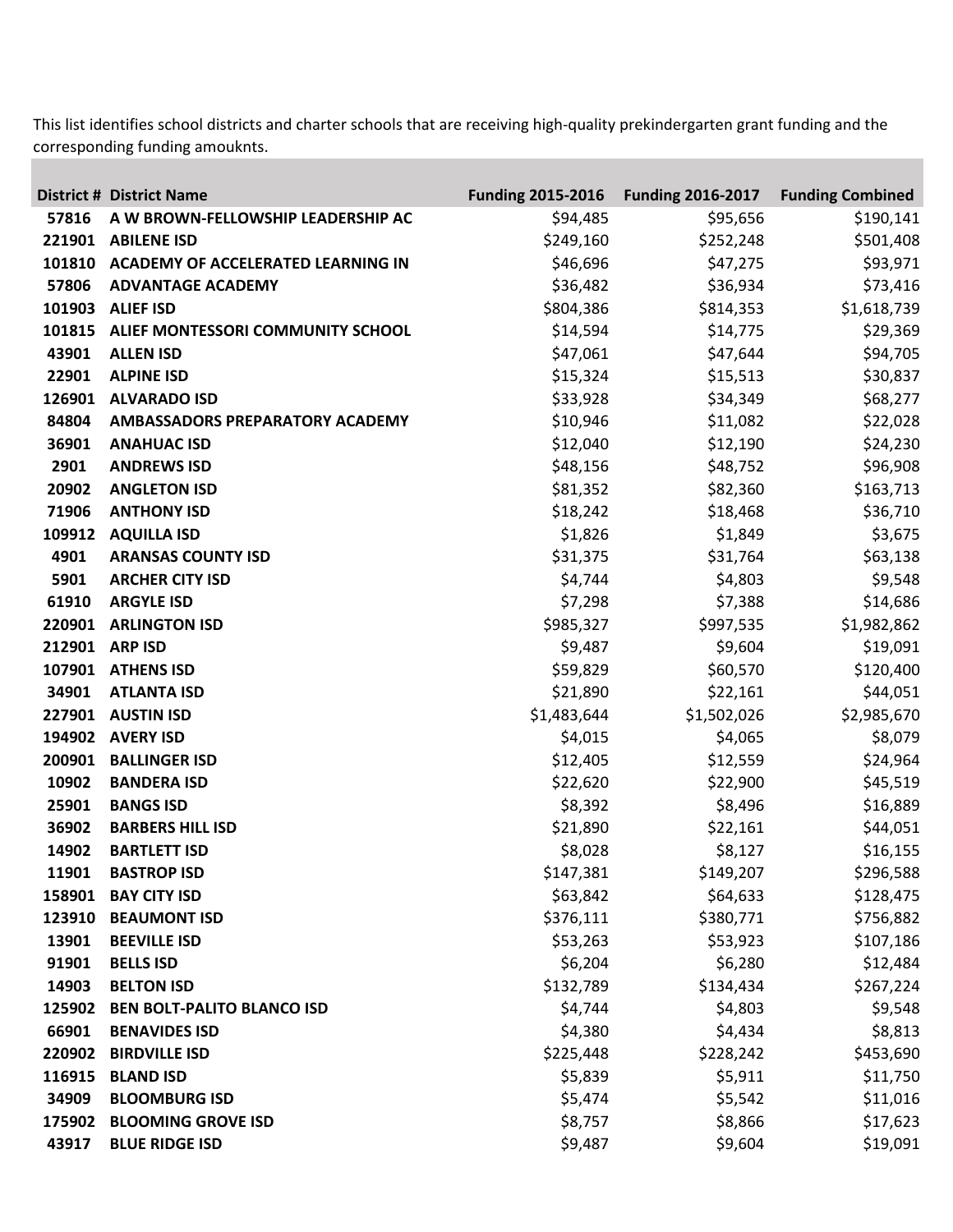|        | <b>District # District Name</b>      | <b>Funding 2015-2016</b> | <b>Funding 2016-2017</b> | <b>Funding Combined</b> |
|--------|--------------------------------------|--------------------------|--------------------------|-------------------------|
| 72904  | <b>BLUFF DALE ISD</b>                | \$1,461                  | \$1,479                  | \$2,940                 |
| 109913 | <b>BLUM ISD</b>                      | \$4,015                  | \$4,065                  | \$8,079                 |
| 116916 | <b>BOLES ISD</b>                     | \$6,933                  | \$7,019                  | \$13,952                |
| 74903  | <b>BONHAM ISD</b>                    | \$32,834                 | \$33,241                 | \$66,075                |
| 148901 | <b>BOOKER ISD</b>                    | \$6,204                  | \$6,280                  | \$12,484                |
| 161923 | <b>BOSQUEVILLE ISD</b>               | \$4,380                  | \$4,434                  | \$8,813                 |
| 185901 | <b>BOVINA ISD</b>                    | \$6,933                  | \$7,019                  | \$13,952                |
| 249902 | <b>BOYD ISD</b>                      | \$17,512                 | \$17,729                 | \$35,242                |
| 20905  | <b>BRAZOSPORT ISD</b>                | \$161,973                | \$163,980                | \$325,953               |
| 198901 | <b>BREMOND ISD</b>                   | \$6,204                  | \$6,280                  | \$12,484                |
| 239901 | <b>BRENHAM ISD</b>                   | \$72,232                 | \$73,127                 | \$145,360               |
| 249903 | <b>BRIDGEPORT ISD</b>                | \$22,984                 | \$23,269                 | \$46,254                |
| 41901  | <b>BRONTE ISD</b>                    | \$2,556                  | \$2,587                  | \$5,143                 |
| 223901 | <b>BROWNFIELD ISD</b>                | \$34,293                 | \$34,718                 | \$69,011                |
| 107902 | <b>BROWNSBORO ISD</b>                | \$28,092                 | \$28,440                 | \$56,531                |
| 31901  | <b>BROWNSVILLE ISD</b>               | \$974,018                | \$986,086                | \$1,960,104             |
| 25902  | <b>BROWNWOOD ISD</b>                 | \$63,842                 | \$64,633                 | \$128,475               |
| 21902  | <b>BRYAN ISD</b>                     | \$214,504                | \$217,162                | \$431,667               |
| 145901 | <b>BUFFALO ISD</b>                   | \$11,676                 | \$11,820                 | \$23,496                |
| 212902 | <b>BULLARD ISD</b>                   | \$16,053                 | \$16,252                 | \$32,305                |
| 243901 | <b>BURKBURNETT ISD</b>               | \$55,087                 | \$55,769                 | \$110,856               |
| 176901 | <b>BURKEVILLE ISD</b>                | \$5,474                  | \$5,542                  | \$11,016                |
| 126902 | <b>BURLESON ISD</b>                  | \$65,301                 | \$66,110                 | \$131,411               |
| 239903 | <b>BURTON ISD</b>                    | \$3,285                  | \$3,326                  | \$6,611                 |
| 116901 | <b>CADDO MILLS ISD</b>               | \$10,946                 | \$11,082                 | \$22,028                |
| 26901  | <b>CALDWELL ISD</b>                  | \$25,903                 | \$26,224                 | \$52,127                |
| 29901  | <b>CALHOUN COUNTY ISD</b>            | \$35,023                 | \$35,457                 | \$70,480                |
| 166901 | <b>CAMERON ISD</b>                   | \$32,834                 | \$33,241                 | \$66,075                |
| 116910 | <b>CAMPBELL ISD</b>                  | \$4,015                  | \$4,065                  | \$8,079                 |
|        | 106901 CANADIAN ISD                  | \$11,676                 | \$11,820                 | \$23,496                |
| 71907  | <b>CANUTILLO ISD</b>                 | \$101,416                | \$102,673                | \$204,089               |
| 201913 | <b>CARLISLE ISD</b>                  | \$6,568                  | \$6,650                  | \$13,218                |
| 64903  | <b>CARRIZO SPRINGS CISD</b>          | \$38,306                 | \$38,781                 | \$77,087                |
| 220919 | <b>CARROLL ISD</b>                   | \$9,487                  | \$9,604                  | \$19,091                |
| 57903  | <b>CARROLLTON-FARMERS BRANCH ISD</b> | \$301,327                | \$305,060                | \$606,387               |
| 220917 | <b>CASTLEBERRY ISD</b>               | \$60,924                 | \$61,678                 | \$122,602               |
| 57904  | <b>CEDAR HILL ISD</b>                | \$82,812                 | \$83,838                 | \$166,649               |
|        | 227817 CEDARS INTERNATIONAL ACADEMY  | \$15,324                 | \$15,513                 | \$30,837                |
|        | 116902 CELESTE ISD                   | \$6,933                  | \$7,019                  | \$13,952                |
|        | 210901 CENTER ISD                    | \$47,426                 | \$48,014                 | \$95,440                |
|        | 145902 CENTERVILLE ISD               | \$5,109                  | \$5,172                  | \$10,282                |
|        | 228904 CENTERVILLE ISD               | \$2,191                  | \$2,218                  | \$4,409                 |
|        | 101905 CHANNELVIEW ISD               | \$113,820                | \$115,230                | \$229,049               |
|        | 220815 CHAPEL HILL ACADEMY           | \$11,676                 | \$11,820                 | \$23,496                |
| 212909 | <b>CHAPEL HILL ISD</b>               | \$52,533                 | \$53,184                 | \$105,717               |
| 38901  | <b>CHILDRESS ISD</b>                 | \$12,770                 | \$12,928                 | \$25,698                |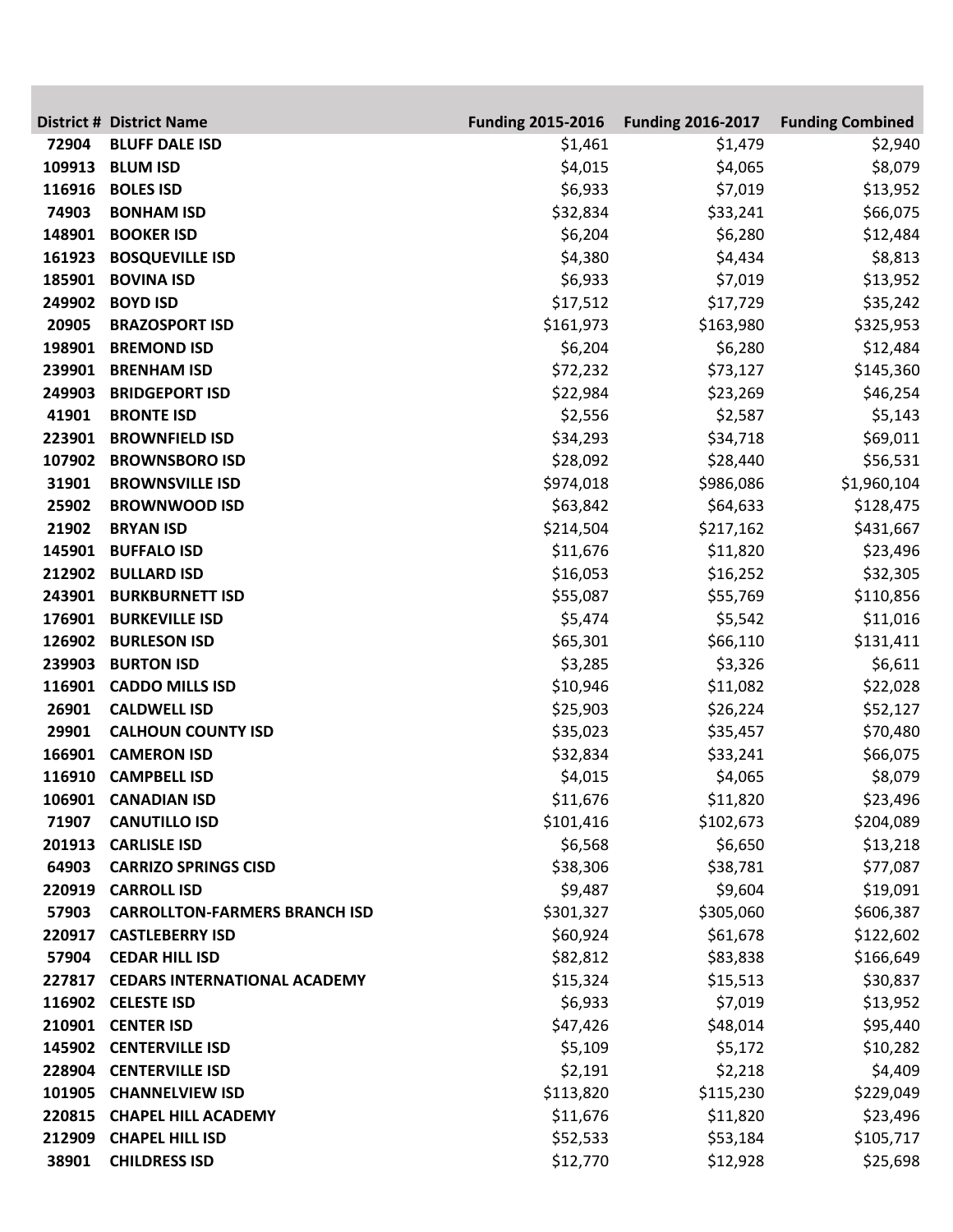|        | <b>District # District Name</b>         | <b>Funding 2015-2016</b> | <b>Funding 2016-2017</b> | <b>Funding Combined</b> |
|--------|-----------------------------------------|--------------------------|--------------------------|-------------------------|
| 57841  | <b>CITYSCAPE SCHOOLS</b>                | \$38,306                 | \$38,781                 | \$77,087                |
| 194904 | <b>CLARKSVILLE ISD</b>                  | \$10,946                 | \$11,082                 | \$22,028                |
| 84910  | <b>CLEAR CREEK ISD</b>                  | \$284,546                | \$288,072                | \$572,618               |
| 126903 | <b>CLEBURNE ISD</b>                     | \$99,228                 | \$100,457                | \$199,685               |
| 146901 | <b>CLEVELAND ISD</b>                    | \$50,709                 | \$51,337                 | \$102,047               |
| 71901  | <b>CLINT ISD</b>                        | \$208,303                | \$210,884                | \$419,187               |
| 114902 | <b>COAHOMA ISD</b>                      | \$4,380                  | \$4,434                  | \$8,813                 |
| 204901 | <b>COLDSPRING-OAKHURST CISD</b>         | \$18,607                 | \$18,837                 | \$37,444                |
| 42901  | <b>COLEMAN ISD</b>                      | \$14,229                 | \$14,405                 | \$28,635                |
| 21901  | <b>COLLEGE STATION ISD</b>              | \$93,026                 | \$94,179                 | \$187,205               |
| 229901 | <b>COLMESNEIL ISD</b>                   | \$7,663                  | \$7,758                  | \$15,421                |
| 168901 | <b>COLORADO ISD</b>                     | \$12,770                 | \$12,928                 | \$25,698                |
| 20907  | <b>COLUMBIA-BRAZORIA ISD</b>            | \$34,293                 | \$34,718                 | \$69,011                |
| 46902  | <b>COMAL ISD</b>                        | \$98,133                 | \$99,349                 | \$197,482               |
| 47901  | <b>COMANCHE ISD</b>                     | \$19,336                 | \$19,576                 | \$38,912                |
| 130902 | <b>COMFORT ISD</b>                      | \$17,877                 | \$18,099                 | \$35,976                |
| 116903 | <b>COMMERCE ISD</b>                     | \$24,079                 | \$24,377                 | \$48,456                |
| 43918  | <b>COMMUNITY ISD</b>                    | \$13,500                 | \$13,667                 | \$27,166                |
| 161921 | <b>CONNALLY ISD</b>                     | \$39,765                 | \$40,258                 | \$80,023                |
| 170902 | <b>CONROE ISD</b>                       | \$477,160                | \$483,073                | \$960,233               |
| 60902  | <b>COOPER ISD</b>                       | \$11,311                 | \$11,451                 | \$22,762                |
| 50910  | <b>COPPERAS COVE ISD</b>                | \$121,845                | \$123,355                | \$245,200               |
| 178904 | <b>CORPUS CHRISTI ISD</b>               | \$371,733                | \$376,339                | \$748,072               |
| 187904 | <b>CORRIGAN-CAMDEN ISD</b>              | \$19,701                 | \$19,945                 | \$39,646                |
| 142901 | <b>COTULLA ISD</b>                      | \$24,444                 | \$24,746                 | \$49,190                |
| 53001  | <b>CROCKETT COUNTY CONSOLIDATED CSD</b> | \$9,852                  | \$9,974                  | \$19,825                |
| 113901 | <b>CROCKETT ISD</b>                     | \$35,752                 | \$36,195                 | \$71,948                |
| 101906 | <b>CROSBY ISD</b>                       | \$54,722                 | \$55,400                 | \$110,122               |
| 30901  | <b>CROSS PLAINS ISD</b>                 | \$4,744                  | \$4,803                  | \$9,548                 |
|        | 220912 CROWLEY ISD                      | \$176,565                | \$178,753                | \$355,318               |
|        | 254901 CRYSTAL CITY ISD                 | \$32,834                 | \$33,241                 | \$66,075                |
| 62901  | <b>CUERO ISD</b>                        | \$29,916                 | \$30,286                 | \$60,202                |
| 112905 | <b>CUMBY ISD</b>                        | \$2,920                  | \$2,957                  | \$5,877                 |
| 101907 | <b>CYPRESS-FAIRBANKS ISD</b>            | \$1,185,967              | \$1,200,661              | \$2,386,628             |
| 172902 | <b>DAINGERFIELD-LONE STAR ISD</b>       | \$21,890                 | \$22,161                 | \$44,051                |
| 57905  | <b>DALLAS ISD</b>                       | \$3,245,628              | \$3,285,842              | \$6,531,470             |
| 20910  | <b>DAMON ISD</b>                        | \$6,204                  | \$6,280                  | \$12,484                |
| 146902 | <b>DAYTON ISD</b>                       | \$71,503                 | \$72,389                 | \$143,892               |
| 47902  | <b>DE LEON ISD</b>                      | \$9,122                  | \$9,235                  | \$18,357                |
| 249905 | <b>DECATUR ISD</b>                      | \$19,701                 | \$19,945                 | \$39,646                |
| 101908 | <b>DEER PARK ISD</b>                    | \$90,108                 | \$91,224                 | \$181,332               |
| 19901  | <b>DEKALB ISD</b>                       | \$9,487                  | \$9,604                  | \$19,091                |
| 227910 | <b>DEL VALLE ISD</b>                    | \$191,887                | \$194,264                | \$386,151               |
| 61901  | <b>DENTON ISD</b>                       | \$195,170                | \$197,588                | \$392,758               |
| 57906  | <b>DESOTO ISD</b>                       | \$150,300                | \$152,162                | \$302,461               |
| 194905 | <b>DETROIT ISD</b>                      | \$14,229                 | \$14,405                 | \$28,635                |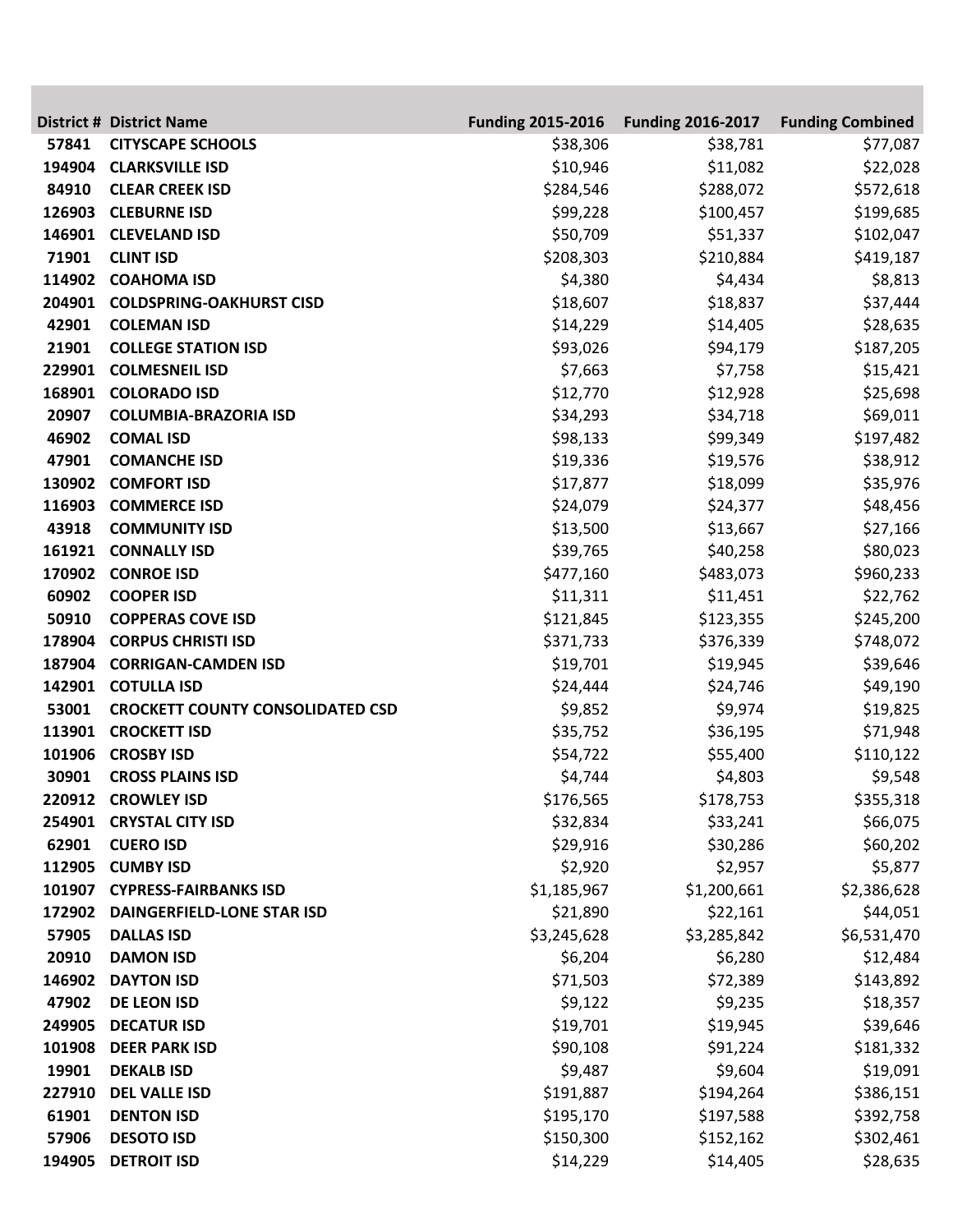|        | <b>District # District Name</b>           | <b>Funding 2015-2016</b> | <b>Funding 2016-2017</b> | <b>Funding Combined</b> |
|--------|-------------------------------------------|--------------------------|--------------------------|-------------------------|
| 146903 | <b>DEVERS ISD</b>                         | \$1,096                  | \$1,110                  | \$2,206                 |
| 163901 | <b>DEVINE ISD</b>                         | \$21,890                 | \$22,161                 | \$44,051                |
| 176903 | <b>DEWEYVILLE ISD</b>                     | \$2,920                  | \$2,957                  | \$5,877                 |
| 3905   | <b>DIBOLL ISD</b>                         | \$29,551                 | \$29,917                 | \$59,468                |
| 84901  | <b>DICKINSON ISD</b>                      | \$161,244                | \$163,241                | \$324,485               |
| 82902  | <b>DILLEY ISD</b>                         | \$13,864                 | \$14,036                 | \$27,901                |
| 108902 | <b>DONNA ISD</b>                          | \$247,701                | \$250,770                | \$498,471               |
| 178905 | <b>DRISCOLL ISD</b>                       | \$6,204                  | \$6,280                  | \$12,484                |
| 72902  | <b>DUBLIN ISD</b>                         | \$21,525                 | \$21,792                 | \$43,317                |
| 220918 | <b>EAGLE MT-SAGINAW ISD</b>               | \$139,720                | \$141,452                | \$281,172               |
| 159901 | <b>EAGLE PASS ISD</b>                     | \$186,415                | \$188,725                | \$375,139               |
| 25909  | <b>EARLY ISD</b>                          | \$4,380                  | \$4,434                  | \$8,813                 |
| 36903  | <b>EAST CHAMBERS ISD</b>                  | \$21,525                 | \$21,792                 | \$43,317                |
| 220811 | <b>EAST FORT WORTH MONTESSORI ACADEMY</b> | \$14,959                 | \$15,144                 | \$30,103                |
| 67903  | <b>EASTLAND ISD</b>                       | \$10,946                 | \$11,082                 | \$22,028                |
| 68901  | <b>ECTOR COUNTY ISD</b>                   | \$397,269                | \$402,191                | \$799,461               |
| 108903 | <b>EDCOUCH-ELSA ISD</b>                   | \$106,888                | \$108,213                | \$215,101               |
| 15905  | <b>EDGEWOOD ISD</b>                       | \$259,375                | \$262,589                | \$521,963               |
| 108904 | <b>EDINBURG CISD</b>                      | \$492,117                | \$498,215                | \$990,332               |
|        | 120901 EDNA ISD                           | \$16,053                 | \$16,252                 | \$32,305                |
| 241903 | <b>EL CAMPO ISD</b>                       | \$43,413                 | \$43,951                 | \$87,364                |
| 71902  | <b>EL PASO ISD</b>                        | \$882,453                | \$893,387                | \$1,775,840             |
| 243902 | <b>ELECTRA ISD</b>                        | \$4,380                  | \$4,434                  | \$8,813                 |
| 11902  | <b>ELGIN ISD</b>                          | \$70,773                 | \$71,650                 | \$142,423               |
| 102906 | <b>ELYSIAN FIELDS ISD</b>                 | \$13,135                 | \$13,298                 | \$26,432                |
| 70903  | <b>ENNIS ISD</b>                          | \$105,064                | \$106,366                | \$211,431               |
| 174910 | <b>ETOILE ISD</b>                         | \$3,285                  | \$3,326                  | \$6,611                 |
| 107905 | <b>EUSTACE ISD</b>                        | \$19,701                 | \$19,945                 | \$39,646                |
| 220904 | <b>EVERMAN ISD</b>                        | \$98,863                 | \$100,088                | \$198,951               |
|        | 108809 EXCELLENCE IN LEADERSHIP ACADEMY   | \$9,487                  | \$9,604                  | \$19,091                |
|        | 210906 EXCELSIOR ISD                      | \$1,461                  | \$1,479                  | \$2,940                 |
| 71903  | <b>FABENS ISD</b>                         | \$26,997                 | \$27,332                 | \$54,329                |
| 70905  | <b>FERRIS ISD</b>                         | \$35,388                 | \$35,826                 | \$71,214                |
| 75901  | <b>FLATONIA ISD</b>                       | \$7,298                  | \$7,388                  | \$14,686                |
| 246902 | <b>FLORENCE ISD</b>                       | \$18,607                 | \$18,837                 | \$37,444                |
|        | 247901 FLORESVILLE ISD                    | \$41,224                 | \$41,735                 | \$82,960                |
|        | 178914 FLOUR BLUFF ISD                    | \$47,061                 | \$47,644                 | \$94,705                |
| 77901  | <b>FLOYDADA ISD</b>                       | \$14,229                 | \$14,405                 | \$28,635                |
| 129902 | <b>FORNEY ISD</b>                         | \$31,010                 | \$31,394                 | \$62,404                |
| 79907  | <b>FORT BEND ISD</b>                      | \$490,293                | \$496,368                | \$986,661               |
| 220905 | <b>FORT WORTH ISD</b>                     | \$1,677,717              | \$1,698,505              | \$3,376,222             |
| 86901  | <b>FREDERICKSBURG ISD</b>                 | \$36,117                 | \$36,565                 | \$72,682                |
| 66903  | <b>FREER ISD</b>                          | \$16,053                 | \$16,252                 | \$32,305                |
| 152907 | <b>FRENSHIP ISD</b>                       | \$45,237                 | \$45,798                 | \$91,035                |
| 84911  | <b>FRIENDSWOOD ISD</b>                    | \$8,757                  | \$8,866                  | \$17,623                |
| 185903 | <b>FRIONA ISD</b>                         | \$18,972                 | \$19,207                 | \$38,178                |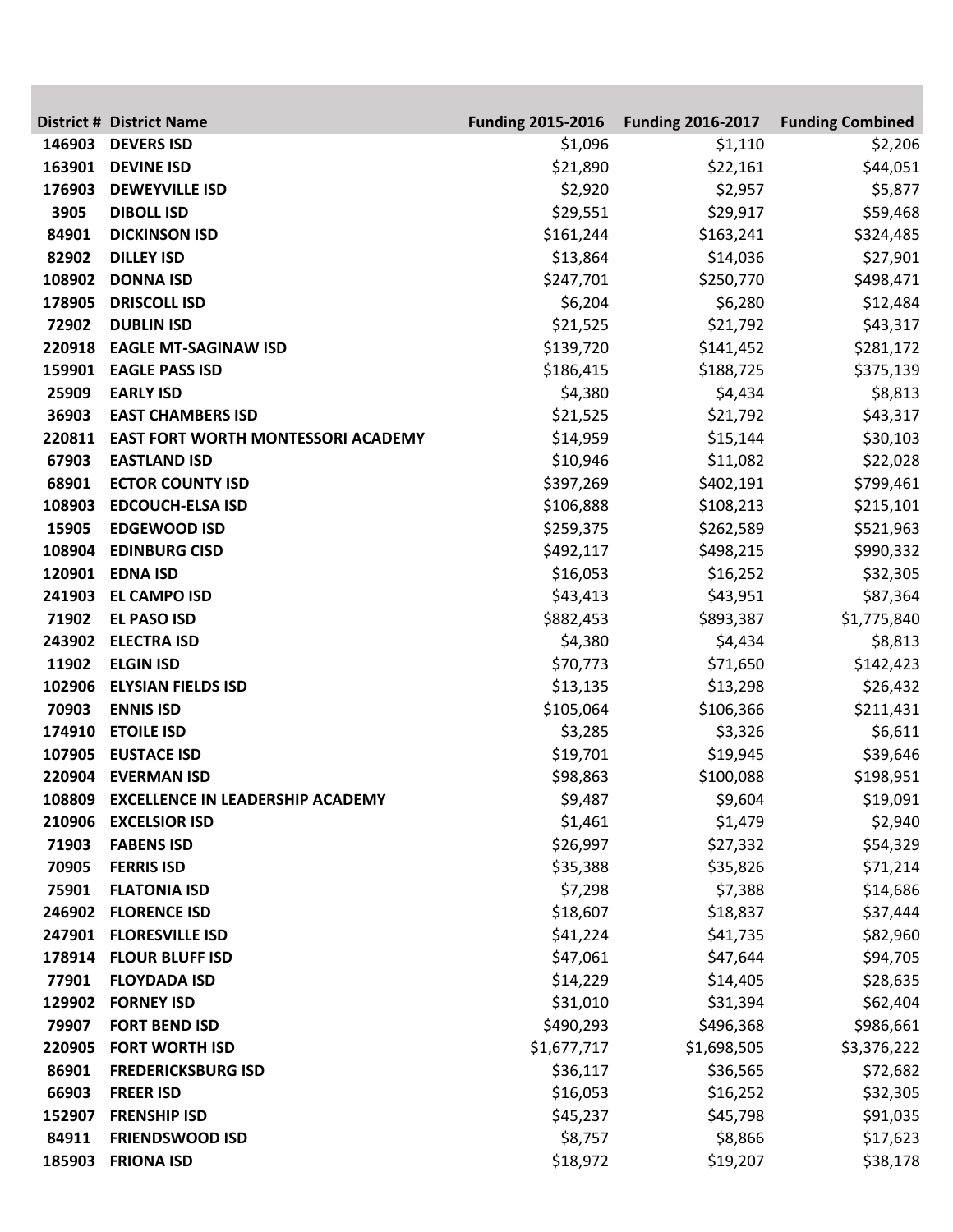|                 | <b>District # District Name</b>                             | <b>Funding 2015-2016</b> | <b>Funding 2016-2017</b> | <b>Funding Combined</b> |
|-----------------|-------------------------------------------------------------|--------------------------|--------------------------|-------------------------|
| 43905           | <b>FRISCO ISD</b>                                           | \$116,373                | \$117,815                | \$234,188               |
| 234909          | <b>FRUITVALE ISD</b>                                        | \$10,216                 | \$10,343                 | \$20,559                |
|                 | 122901 FT DAVIS ISD                                         | \$3,650                  | \$3,695                  | \$7,345                 |
| 115901          | <b>FT HANCOCK ISD</b>                                       | \$5,839                  | \$5,911                  | \$11,750                |
| 101910          | <b>GALENA PARK ISD</b>                                      | \$321,026                | \$325,004                | \$646,030               |
| 84902           | <b>GALVESTON ISD</b>                                        | \$109,077                | \$110,429                | \$219,506               |
| 120902          | <b>GANADO ISD</b>                                           | \$10,216                 | \$10,343                 | \$20,559                |
| 57909           | <b>GARLAND ISD</b>                                          | \$708,808                | \$717,591                | \$1,426,399             |
| 50902           | <b>GATESVILLE ISD</b>                                       | \$17,512                 | \$17,729                 | \$35,242                |
| 166902          | <b>GAUSE ISD</b>                                            | \$2,556                  | \$2,587                  | \$5,143                 |
| 15802           | <b>GEORGE GERVIN ACADEMY</b>                                | \$132,789                | \$134,434                | \$267,224               |
| 101804          | <b>GEORGE I SANCHEZ CHARTER</b>                             | \$12,040                 | \$12,190                 | \$24,230                |
| 246904          | <b>GEORGETOWN ISD</b>                                       | \$102,511                | \$103,781                | \$206,292               |
|                 | 230902 GILMER ISD                                           | \$31,740                 | \$32,133                 | \$63,872                |
| 213901          | <b>GLEN ROSE ISD</b>                                        | \$18,972                 | \$19,207                 | \$38,178                |
| 126911<br>57835 | <b>GODLEY ISD</b>                                           | \$22,984                 | \$23,269                 | \$46,254                |
| 167901          | <b>GOLDEN RULE CHARTER SCHOOL</b><br><b>GOLDTHWAITE ISD</b> | \$76,245                 | \$77,190                 | \$153,435               |
| 88902           | <b>GOLIAD ISD</b>                                           | \$2,191<br>\$13,864      | \$2,218<br>\$14,036      | \$4,409<br>\$27,901     |
| 89901           | <b>GONZALES ISD</b>                                         | \$56,546                 | \$57,247                 | \$113,793               |
| 101911          | <b>GOOSE CREEK CISD</b>                                     | \$321,026                | \$325,004                | \$646,030               |
| 252901          | <b>GRAHAM ISD</b>                                           | \$31,375                 | \$31,764                 | \$63,138                |
| 57910           | <b>GRAND PRAIRIE ISD</b>                                    | \$443,599                | \$449,095                | \$892,694               |
| 234904          | <b>GRAND SALINE ISD</b>                                     | \$12,040                 | \$12,190                 | \$24,230                |
| 126904          | <b>GRANDVIEW ISD</b>                                        | \$11,676                 | \$11,820                 | \$23,496                |
| 246905          | <b>GRANGER ISD</b>                                          | \$5,474                  | \$5,542                  | \$11,016                |
| 113902          | <b>GRAPELAND ISD</b>                                        | \$7,663                  | \$7,758                  | \$15,421                |
| 220906          | <b>GRAPEVINE-COLLEYVILLE ISD</b>                            | \$68,949                 | \$69,803                 | \$138,753               |
| 116905          | <b>GREENVILLE ISD</b>                                       | \$90,108                 | \$91,224                 | \$181,332               |
|                 | 147902 GROESBECK ISD                                        | \$24,444                 | \$24,746                 | \$49,190                |
|                 | 228901 GROVETON ISD                                         | \$20,066                 | \$20,315                 | \$40,381                |
| 91917           | <b>GUNTER ISD</b>                                           | \$3,650                  | \$3,695                  | \$7,345                 |
| 95903           | <b>HALE CENTER ISD</b>                                      | \$9,487                  | \$9,604                  | \$19,091                |
| 161924          | <b>HALLSBURG ISD</b>                                        | \$5,839                  | \$5,911                  | \$11,750                |
| 97902           | <b>HAMILTON ISD</b>                                         | \$10,581                 | \$10,712                 | \$21,293                |
| 146904          | <b>HARDIN ISD</b>                                           | \$21,160                 | \$21,423                 | \$42,583                |
| 15904           | <b>HARLANDALE ISD</b>                                       | \$282,357                | \$285,856                | \$568,213               |
| 31903           | <b>HARLINGEN CISD</b>                                       | \$307,893                | \$311,708                | \$619,601               |
| 227816          | <b>HARMONY SCIENCE ACADEMY</b>                              | \$67,490                 | \$68,326                 | \$135,816               |
| 86902           | <b>HARPER ISD</b>                                           | \$5,109                  | \$5,172                  | \$10,282                |
| 225907          | <b>HARTS BLUFF ISD</b>                                      | \$7,298                  | \$7,388                  | \$14,686                |
| 250902          | <b>HAWKINS ISD</b>                                          | \$7,298                  | \$7,388                  | \$14,686                |
|                 | 127904 HAWLEY ISD                                           | \$10,581                 | \$10,712                 | \$21,293                |
|                 | 105906 HAYS CISD                                            | \$181,308                | \$183,554                | \$364,862               |
|                 | 201902 HENDERSON ISD                                        | \$41,954                 | \$42,474                 | \$84,428                |
| 39902           | <b>HENRIETTA ISD</b>                                        | \$10,946                 | \$11,082                 | \$22,028                |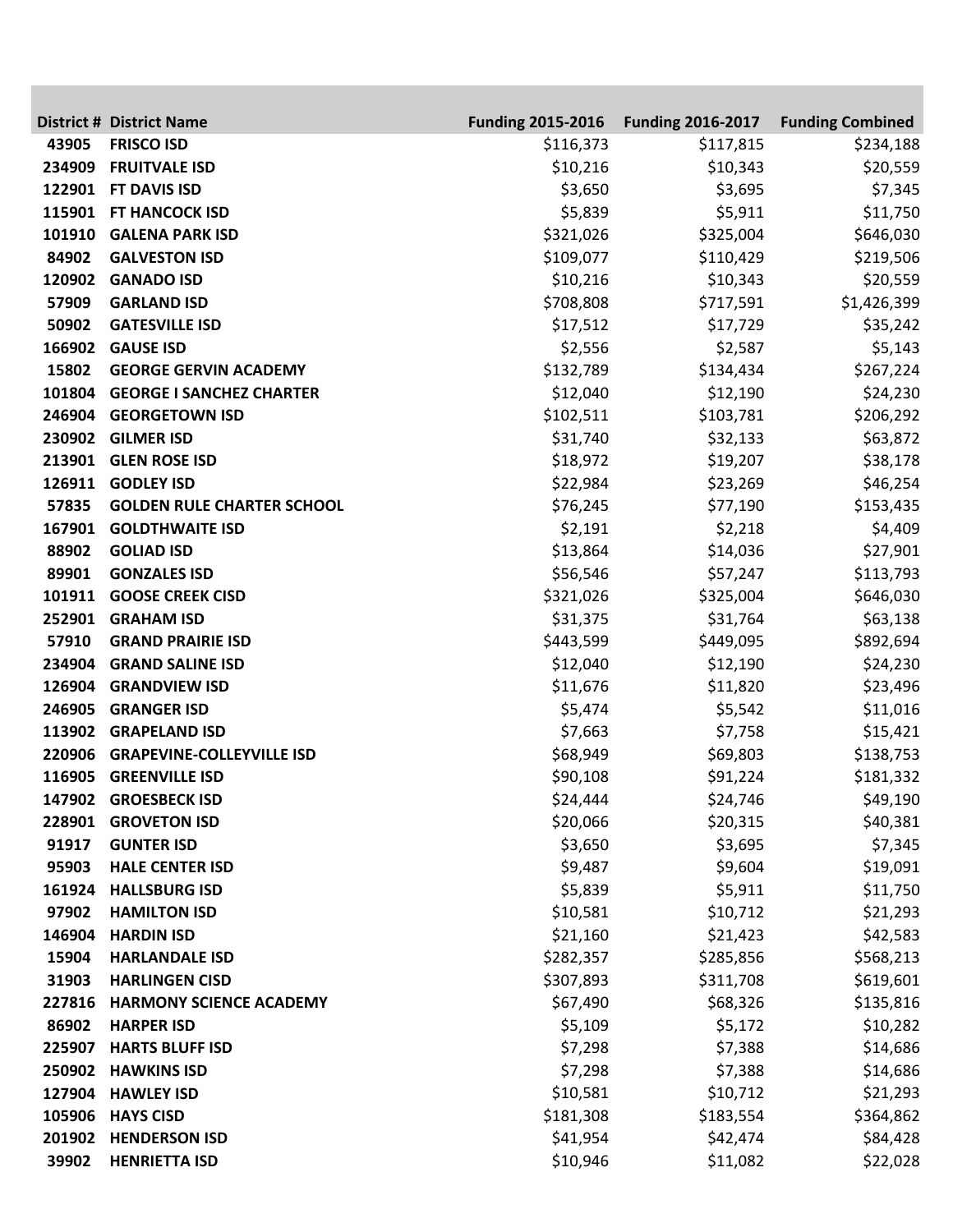|        | <b>District # District Name</b>           | <b>Funding 2015-2016</b> | <b>Funding 2016-2017</b> | <b>Funding Combined</b> |
|--------|-------------------------------------------|--------------------------|--------------------------|-------------------------|
| 59901  | <b>HEREFORD ISD</b>                       | \$82,447                 | \$83,468                 | \$165,915               |
| 108905 | <b>HIDALGO ISD</b>                        | \$53,992                 | \$54,661                 | \$108,654               |
| 109904 | <b>HILLSBORO ISD</b>                      | \$36,847                 | \$37,303                 | \$74,150                |
| 84908  | <b>HITCHCOCK ISD</b>                      | \$35,388                 | \$35,826                 | \$71,214                |
| 74907  | <b>HONEY GROVE ISD</b>                    | \$5,839                  | \$5,911                  | \$11,750                |
| 19902  | <b>HOOKS ISD</b>                          | \$8,757                  | \$8,866                  | \$17,623                |
| 108802 | HORIZON MONTESSORI PUBLIC SCHOOLS         | \$64,936                 | \$65,741                 | \$130,677               |
| 101828 | <b>HOUSTON GATEWAY ACADEMY INC</b>        | \$77,704                 | \$78,667                 | \$156,372               |
| 101829 | <b>HOUSTON HEIGHTS LEARNING ACADEMY I</b> | \$10,946                 | \$11,082                 | \$22,028                |
| 101912 | <b>HOUSTON ISD</b>                        | \$4,557,813              | \$4,614,286              | \$9,172,099             |
| 109905 | <b>HUBBARD ISD</b>                        | \$6,204                  | \$6,280                  | \$12,484                |
| 19913  | <b>HUBBARD ISD</b>                        | \$732                    | \$741                    | \$1,472                 |
| 3902   | <b>HUDSON ISD</b>                         | \$33,564                 | \$33,979                 | \$67,543                |
| 101925 | <b>HUFFMAN ISD</b>                        | \$29,186                 | \$29,548                 | \$58,734                |
| 146905 | <b>HULL-DAISETTA ISD</b>                  | \$6,933                  | \$7,019                  | \$13,952                |
| 101913 | <b>HUMBLE ISD</b>                         | \$232,744                | \$235,628                | \$468,373               |
| 236902 | <b>HUNTSVILLE ISD</b>                     | \$103,240                | \$104,520                | \$207,760               |
| 220916 | HURST-EULESS-BEDFORD ISD                  | \$199,183                | \$201,651                | \$400,834               |
| 152910 | <b>IDALOU ISD</b>                         | \$8,757                  | \$8,866                  | \$17,623                |
| 108807 | <b>IDEA PUBLIC SCHOOLS</b>                | \$143,368                | \$145,145                | \$288,513               |
| 120905 | <b>INDUSTRIAL ISD</b>                     | \$5,474                  | \$5,542                  | \$11,016                |
| 93903  | <b>IOLA ISD</b>                           | \$4,015                  | \$4,065                  | \$8,079                 |
| 186903 | <b>IRAAN-SHEFFIELD ISD</b>                | \$8,757                  | \$8,866                  | \$17,623                |
| 57912  | <b>IRVING ISD</b>                         | \$665,762                | \$674,011                | \$1,339,773             |
| 37904  | <b>JACKSONVILLE ISD</b>                   | \$96,674                 | \$97,872                 | \$194,546               |
| 246907 | <b>JARRELL ISD</b>                        | \$25,538                 | \$25,854                 | \$51,392                |
| 57819  | <b>JEAN MASSIEU ACADEMY</b>               | \$5,839                  | \$5,911                  | \$11,750                |
| 155901 | <b>JEFFERSON ISD</b>                      | \$12,770                 | \$12,928                 | \$25,698                |
| 210902 | <b>JOAQUIN ISD</b>                        | \$7,663                  | \$7,758                  | \$15,421                |
|        | 16901 JOHNSON CITY                        | \$8,028                  | \$8,127                  | \$16,155                |
| 50909  | <b>JONESBORO ISD</b>                      | \$2,556                  | \$2,587                  | \$5,143                 |
| 126905 | <b>JOSHUA ISD</b>                         | \$54,357                 | \$55,031                 | \$109,388               |
| 15822  | <b>JUBILEE ACADEMIC CENTER</b>            | \$79,164                 | \$80,144                 | \$159,308               |
| 102901 | <b>KARNACK ISD</b>                        | \$5,109                  | \$5,172                  | \$10,282                |
| 128901 | <b>KARNES CITY ISD</b>                    | \$17,512                 | \$17,729                 | \$35,242                |
| 101914 | <b>KATY ISD</b>                           | \$536,988                | \$543,641                | \$1,080,629             |
| 129903 | <b>KAUFMAN ISD</b>                        | \$53,992                 | \$54,661                 | \$108,654               |
| 220907 | <b>KELLER ISD</b>                         | \$138,991                | \$140,713                | \$279,704               |
| 129904 | <b>KEMP ISD</b>                           | \$16,418                 | \$16,621                 | \$33,039                |
| 128902 | <b>KENEDY ISD</b>                         | \$15,688                 | \$15,883                 | \$31,571                |
| 113906 | <b>KENNARD ISD</b>                        | \$4,015                  | \$4,065                  | \$8,079                 |
| 175907 | <b>KERENS ISD</b>                         | \$12,040                 | \$12,190                 | \$24,230                |
| 133903 | <b>KERRVILLE ISD</b>                      | \$46,696                 | \$47,275                 | \$93,971                |
| 92902  | <b>KILGORE ISD</b>                        | \$60,924                 | \$61,678                 | \$122,602               |
| 14906  | <b>KILLEEN ISD</b>                        | \$1,078,351              | \$1,091,712              | \$2,170,063             |
| 137901 | <b>KINGSVILLE ISD</b>                     | \$68,584                 | \$69,434                 | \$138,019               |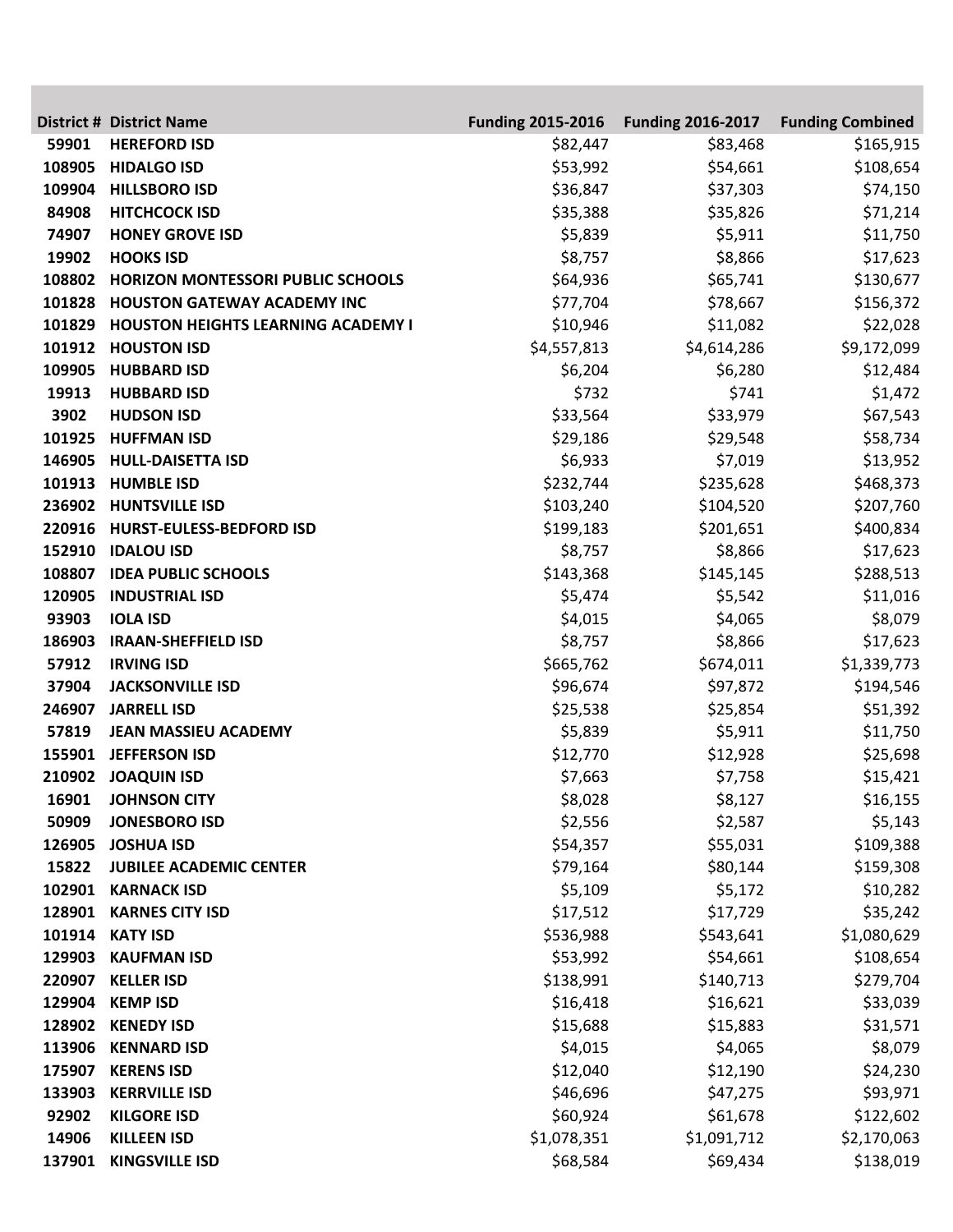|        | <b>District # District Name</b> | <b>Funding 2015-2016</b> | <b>Funding 2016-2017</b> | <b>Funding Combined</b> |
|--------|---------------------------------|--------------------------|--------------------------|-------------------------|
| 101813 | <b>KIPP INC CHARTER</b>         | \$345,468                | \$349,748                | \$695,216               |
| 101915 | <b>KLEIN ISD</b>                | \$417,333                | \$422,504                | \$839,837               |
| 18907  | <b>KOPPERL ISD</b>              | \$2,556                  | \$2,587                  | \$5,143                 |
| 219905 | <b>KRESS ISD</b>                | \$3,285                  | \$3,326                  | \$6,611                 |
| 57839  | LA ACADEMIA DE ESTRELLAS        | \$47,061                 | \$47,644                 | \$94,705                |
| 71807  | LA FE PREPARATORY SCHOOL        | \$10,581                 | \$10,712                 | \$21,293                |
| 31905  | <b>LA FERIA ISD</b>             | \$52,168                 | \$52,815                 | \$104,983               |
| 75902  | <b>LA GRANGE ISD</b>            | \$27,727                 | \$28,070                 | \$55,797                |
| 108912 | <b>LA JOYA ISD</b>              | \$586,236                | \$593,499                | \$1,179,735             |
| 101916 | <b>LA PORTE ISD</b>             | \$76,975                 | \$77,929                 | \$154,903               |
| 254902 | <b>LA PRYOR ISD</b>             | \$10,946                 | \$11,082                 | \$22,028                |
| 161906 | <b>LA VEGA ISD</b>              | \$62,018                 | \$62,786                 | \$124,804               |
| 108914 | <b>LA VILLA ISD</b>             | \$7,663                  | \$7,758                  | \$15,421                |
| 15913  | <b>LACKLAND ISD</b>             | \$34,293                 | \$34,718                 | \$69,011                |
| 61912  | <b>LAKE DALLAS ISD</b>          | \$21,160                 | \$21,423                 | \$42,583                |
| 220910 | <b>LAKE WORTH ISD</b>           | \$43,778                 | \$44,320                 | \$88,098                |
| 79901  | <b>LAMAR CISD</b>               | \$289,288                | \$292,873                | \$582,161               |
| 58906  | <b>LAMESA ISD</b>               | \$32,834                 | \$33,241                 | \$66,075                |
| 57913  | <b>LANCASTER ISD</b>            | \$153,948                | \$155,855                | \$309,803               |
| 240901 | <b>LAREDO ISD</b>               | \$543,554                | \$550,289                | \$1,093,843             |
| 245901 | <b>LASARA ISD</b>               | \$8,392                  | \$8,496                  | \$16,889                |
| 113905 | <b>LATEXO ISD</b>               | \$7,298                  | \$7,388                  | \$14,686                |
| 193902 | <b>LEAKEY ISD</b>               | \$2,556                  | \$2,587                  | \$5,143                 |
| 246913 | <b>LEANDER ISD</b>              | \$122,940                | \$124,463                | \$247,402               |
| 187906 | <b>LEGGETT ISD</b>              | \$2,191                  | \$2,218                  | \$4,409                 |
| 74909  | <b>LEONARD ISD</b>              | \$8,392                  | \$8,496                  | \$16,889                |
| 110902 | <b>LEVELLAND ISD</b>            | \$55,452                 | \$56,139                 | \$111,590               |
| 61902  | <b>LEWISVILLE ISD</b>           | \$372,463                | \$377,078                | \$749,541               |
| 144902 | <b>LEXINGTON ISD</b>            | \$5,474                  | \$5,542                  | \$11,016                |
|        | 246908 LIBERTY HILL ISD         | \$26,997                 | \$27,332                 | \$54,329                |
|        | 146906 LIBERTY ISD              | \$37,576                 | \$38,042                 | \$75,618                |
| 19908  | <b>LIBERTY-EYLAU ISD</b>        | \$48,520                 | \$49,122                 | \$97,642                |
| 212903 | <b>LINDALE ISD</b>              | \$44,508                 | \$45,059                 | \$89,567                |
| 34905  | <b>LINDEN-KILDARE CISD</b>      | \$9,122                  | \$9,235                  | \$18,357                |
| 140904 | <b>LITTLEFIELD ISD</b>          | \$36,117                 | \$36,565                 | \$72,682                |
| 187907 | <b>LIVINGSTON ISD</b>           | \$59,829                 | \$60,570                 | \$120,400               |
| 141902 | <b>LOMETA ISD</b>               | \$4,744                  | \$4,803                  | \$9,548                 |
| 116906 | <b>LONE OAK ISD</b>             | \$8,028                  | \$8,127                  | \$16,155                |
| 92903  | <b>LONGVIEW ISD</b>             | \$176,930                | \$179,122                | \$356,052               |
| 168902 | <b>LORAINE ISD</b>              | \$2,556                  | \$2,587                  | \$5,143                 |
| 161907 | <b>LORENA ISD</b>               | \$11,676                 | \$11,820                 | \$23,496                |
| 31906  | <b>LOS FRESNOS CISD</b>         | \$149,935                | \$151,793                | \$301,727               |
| 152901 | <b>LUBBOCK ISD</b>              | \$410,767                | \$415,856                | \$826,623               |
| 152906 | <b>LUBBOCK-COOPER ISD</b>       | \$44,143                 | \$44,690                 | \$88,833                |
| 3903   | <b>LUFKIN ISD</b>               | \$147,381                | \$149,207                | \$296,588               |
| 100907 | <b>LUMBERTON ISD</b>            | \$15,324                 | \$15,513                 | \$30,837                |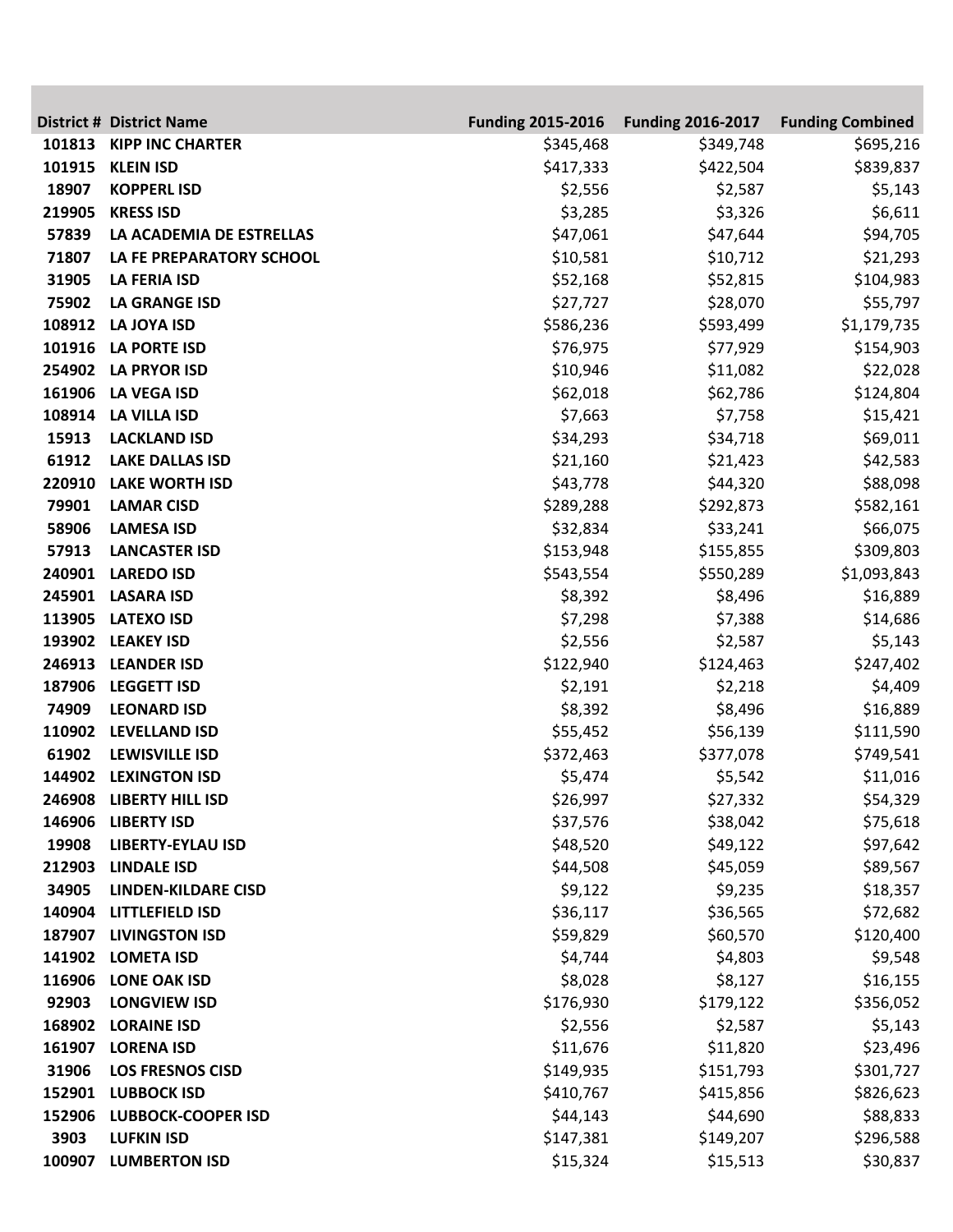|                 | <b>District # District Name</b>            | <b>Funding 2015-2016</b> | <b>Funding 2016-2017</b> | <b>Funding Combined</b> |
|-----------------|--------------------------------------------|--------------------------|--------------------------|-------------------------|
| 57805           | <b>LUMIN EDUCATION</b>                     | \$16,783                 | \$16,991                 | \$33,774                |
|                 | 245902 LYFORD CISD                         | \$28,821                 | \$29,178                 | \$57,999                |
| 7904            | <b>LYTLE ISD</b>                           | \$19,701                 | \$19,945                 | \$39,646                |
| 154901          | <b>MADISONVILLE CISD</b>                   | \$38,306                 | \$38,781                 | \$77,087                |
| 170906          | <b>MAGNOLIA ISD</b>                        | \$111,266                | \$112,645                | \$223,911               |
| 109908          | <b>MALONE ISD</b>                          | \$3,650                  | \$3,695                  | \$7,345                 |
| 19910           | <b>MALTA ISD</b>                           | \$5,474                  | \$5,542                  | \$11,016                |
| 227907          | <b>MANOR ISD</b>                           | \$178,024                | \$180,230                | \$358,255               |
| 220908          | <b>MANSFIELD ISD</b>                       | \$247,336                | \$250,401                | \$497,737               |
| 22902           | <b>MARATHON ISD</b>                        | \$1,461                  | \$1,479                  | \$2,940                 |
| 27904           | <b>MARBLE FALLS ISD</b>                    | \$44,143                 | \$44,690                 | \$88,833                |
| 73903           | <b>MARLIN ISD</b>                          | \$21,890                 | \$22,161                 | \$44,051                |
| 102902          | <b>MARSHALL ISD</b>                        | \$74,786                 | \$75,713                 | \$150,499               |
| 234905          | <b>MARTINS MILL ISD</b>                    | \$6,568                  | \$6,650                  | \$13,218                |
| 157901          | <b>MASON ISD</b>                           | \$6,204                  | \$6,280                  | \$12,484                |
| 205904          | <b>MATHIS ISD</b>                          | \$29,186                 | \$29,548                 | \$58,734                |
| 19903           | <b>MAUD ISD</b>                            | \$8,028                  | \$8,127                  | \$16,155                |
| 70915           | <b>MAYPEARL ISD</b>                        | \$7,298                  | \$7,388                  | \$14,686                |
| 108906          | <b>MCALLEN ISD</b>                         | \$406,024                | \$411,055                | \$817,080               |
| 11905           | <b>MCDADE ISD</b>                          | \$4,015                  | \$4,065                  | \$8,079                 |
| 43907           | <b>MCKINNEY ISD</b>                        | \$120,386                | \$121,878                | \$242,264               |
| 163908          | <b>MEDINA VALLEY ISD</b>                   | \$45,237                 | \$45,798                 | \$91,035                |
| 43908           | <b>MELISSA ISD</b>                         | \$8,028                  | \$8,127                  | \$16,155                |
| 108907          | <b>MERCEDES ISD</b>                        | \$82,082                 | \$83,099                 | \$165,181               |
| 147903          | <b>MEXIA ISD</b>                           | \$33,928                 | \$34,349                 | \$68,277                |
| 165901          | <b>MIDLAND ISD</b>                         | \$272,143                | \$275,515                | \$547,658               |
| 166903          | <b>MILANO ISD</b>                          | \$3,285                  | \$3,326                  | \$6,611                 |
| 112907          | <b>MILLER GROVE ISD</b>                    | \$4,380                  | \$4,434                  | \$8,813                 |
| 182903          | <b>MINERAL WELLS ISD</b>                   | \$42,684                 | \$43,212                 | \$85,896                |
|                 | 108908 MISSION CISD                        | \$297,314                | \$300,998                | \$598,312               |
|                 | 108915 MONTE ALTO ISD                      | \$12,040                 | \$12,190                 | \$24,230                |
| 227826          | <b>MONTESSORI FOR ALL</b>                  | \$9,487                  | \$9,604                  | \$19,091                |
|                 | 161910 MOODY ISD                           | \$8,028                  | \$8,127                  | \$16,155                |
| 209902          | <b>MORAN ISD</b>                           | \$2,920                  | \$2,957                  | \$5,877                 |
| 40901<br>109910 | <b>MORTON ISD</b><br><b>MOUNT CALM ISD</b> | \$6,568                  | \$6,650                  | \$13,218                |
| 225902          | <b>MOUNT PLEASANT ISD</b>                  | \$2,920                  | \$2,957                  | \$5,877                 |
| 80901           | <b>MOUNT VERNON ISD</b>                    | \$83,176<br>\$18,607     | \$84,207<br>\$18,837     | \$167,383               |
| 9901            | <b>MULESHOE ISD</b>                        | \$32,834                 | \$33,241                 | \$37,444<br>\$66,075    |
| 198906          | <b>MUMFORD ISD</b>                         | \$11,676                 | \$11,820                 | \$23,496                |
| 107908          | <b>MURCHISON ISD</b>                       | \$5,839                  | \$5,911                  | \$11,750                |
| 174904          | <b>NACOGDOCHES ISD</b>                     | \$124,034                | \$125,571                | \$249,605               |
| 94903           | <b>NAVARRO ISD</b>                         | \$12,405                 | \$12,559                 | \$24,964                |
| 93904           | <b>NAVASOTA ISD</b>                        | \$62,018                 | \$62,786                 | \$124,804               |
| 123905          | <b>NEDERLAND ISD</b>                       | \$35,388                 | \$35,826                 | \$71,214                |
| 19905           | <b>NEW BOSTON ISD</b>                      | \$26,997                 | \$27,332                 | \$54,329                |
|                 |                                            |                          |                          |                         |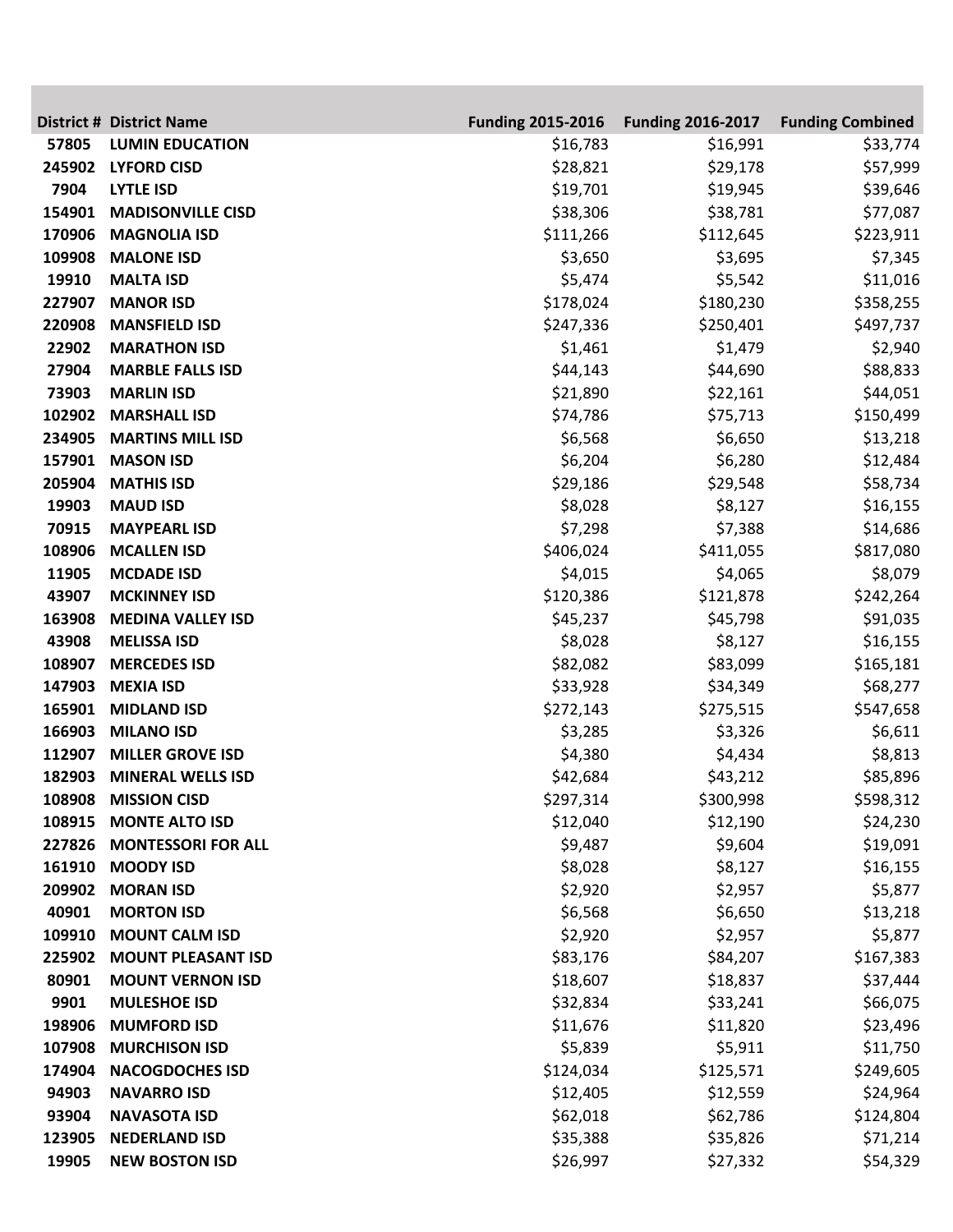|        | <b>District # District Name</b>    | <b>Funding 2015-2016</b> | <b>Funding 2016-2017</b> | <b>Funding Combined</b> |
|--------|------------------------------------|--------------------------|--------------------------|-------------------------|
| 46901  | <b>NEW BRAUNFELS ISD</b>           | \$70,044                 | \$70,911                 | \$140,955               |
| 170908 | <b>NEW CANEY ISD</b>               | \$190,063                | \$192,418                | \$382,481               |
| 153905 | <b>NEW HOME ISD</b>                | \$1,826                  | \$1,849                  | \$3,675                 |
| 236901 | <b>NEW WAVERLY ISD</b>             | \$13,864                 | \$14,036                 | \$27,901                |
| 220817 | NEWMAN INTERNATIONAL ACADEMY OF AR | \$16,783                 | \$16,991                 | \$33,774                |
| 176902 | <b>NEWTON ISD</b>                  | \$22,620                 | \$22,900                 | \$45,519                |
| 89903  | <b>NIXON-SMILEY CISD</b>           | \$18,242                 | \$18,468                 | \$36,710                |
| 145906 | <b>NORMANGEE ISD</b>               | \$5,839                  | \$5,911                  | \$11,750                |
| 15910  | <b>NORTH EAST ISD</b>              | \$496,130                | \$502,277                | \$998,407               |
| 112906 | <b>NORTH HOPKINS ISD</b>           | \$6,204                  | \$6,280                  | \$12,484                |
| 139911 | <b>NORTH LAMAR ISD</b>             | \$13,500                 | \$13,667                 | \$27,166                |
| 154903 | <b>NORTH ZULCH ISD</b>             | \$4,380                  | \$4,434                  | \$8,813                 |
| 15915  | <b>NORTHSIDE ISD</b>               | \$1,091,119              | \$1,104,638              | \$2,195,757             |
| 61911  | <b>NORTHWEST ISD</b>               | \$82,082                 | \$83,099                 | \$165,181               |
| 57809  | <b>NOVA ACADEMY</b>                | \$21,525                 | \$21,792                 | \$43,317                |
| 57827  | <b>NOVA ACADEMY (SOUTHEAST)</b>    | \$13,135                 | \$13,298                 | \$26,432                |
| 145907 | <b>OAKWOOD ISD</b>                 | \$5,839                  | \$5,911                  | \$11,750                |
| 205905 | <b>ODEM-EDROY ISD</b>              | \$14,959                 | \$15,144                 | \$30,103                |
| 153903 | <b>O'DONNELL ISD</b>               | \$2,191                  | \$2,218                  | \$4,409                 |
| 84802  | <b>ODYSSEY ACADEMY INC</b>         | \$25,173                 | \$25,485                 | \$50,658                |
| 50904  | <b>OGLESBY ISD</b>                 | \$1,461                  | \$1,479                  | \$2,940                 |
| 140905 | <b>OLTON ISD</b>                   | \$8,392                  | \$8,496                  | \$16,889                |
| 187910 | <b>ONALASKA ISD</b>                | \$12,770                 | \$12,928                 | \$25,698                |
| 125903 | <b>ORANGE GROVE ISD</b>            | \$23,349                 | \$23,638                 | \$46,988                |
| 230903 | <b>ORE CITY ISD</b>                | \$11,311                 | \$11,451                 | \$22,762                |
| 201908 | <b>OVERTON ISD</b>                 | \$4,015                  | \$4,065                  | \$8,079                 |
| 1907   | <b>PALESTINE ISD</b>               | \$47,061                 | \$47,644                 | \$94,705                |
| 249906 | <b>PARADISE ISD</b>                | \$7,298                  | \$7,388                  | \$14,686                |
| 139909 | <b>PARIS ISD</b>                   | \$82,447                 | \$83,468                 | \$165,915               |
|        | 101917 PASADENA ISD                | \$808,034                | \$818,046                | \$1,626,080             |
| 13902  | <b>PAWNEE ISD</b>                  | \$27,362                 | \$27,701                 | \$55,063                |
| 82903  | <b>PEARSALL ISD</b>                | \$33,564                 | \$33,979                 | \$67,543                |
| 184908 | <b>PEASTER ISD</b>                 | \$8,028                  | \$8,127                  | \$16,155                |
| 195901 | PECOS-BARSTOW-TOYAH ISD            | \$20,066                 | \$20,315                 | \$40,381                |
| 95904  | <b>PETERSBURG ISD</b>              | \$3,650                  | \$3,695                  | \$7,345                 |
| 39903  | <b>PETROLIA CISD</b>               | \$6,568                  | \$6,650                  | \$13,218                |
| 172905 | <b>PEWITT CISD</b>                 | \$12,040                 | \$12,190                 | \$24,230                |
| 227904 | <b>PFLUGERVILLE ISD</b>            | \$244,053                | \$247,077                | \$491,130               |
| 108909 | PHARR-SAN JUAN-ALAMO ISD           | \$777,026                | \$786,654                | \$1,563,680             |
| 61903  | PILOT POINT ISD                    | \$21,160                 | \$21,423                 | \$42,583                |
| 92904  | <b>PINE TREE ISD</b>               | \$59,829                 | \$60,570                 | \$120,400               |
| 3801   | PINEYWOODS COMMUNITY ACADEMY       | \$10,946                 | \$11,082                 | \$22,028                |
| 251902 | <b>PLAINS ISD</b>                  | \$4,380                  | \$4,434                  | \$8,813                 |
| 43910  | <b>PLANO ISD</b>                   | \$332,335                | \$336,453                | \$668,787               |
| 19912  | <b>PLEASANT GROVE ISD</b>          | \$24,079                 | \$24,377                 | \$48,456                |
| 7905   | <b>PLEASANTON ISD</b>              | \$55,452                 | \$56,139                 | \$111,590               |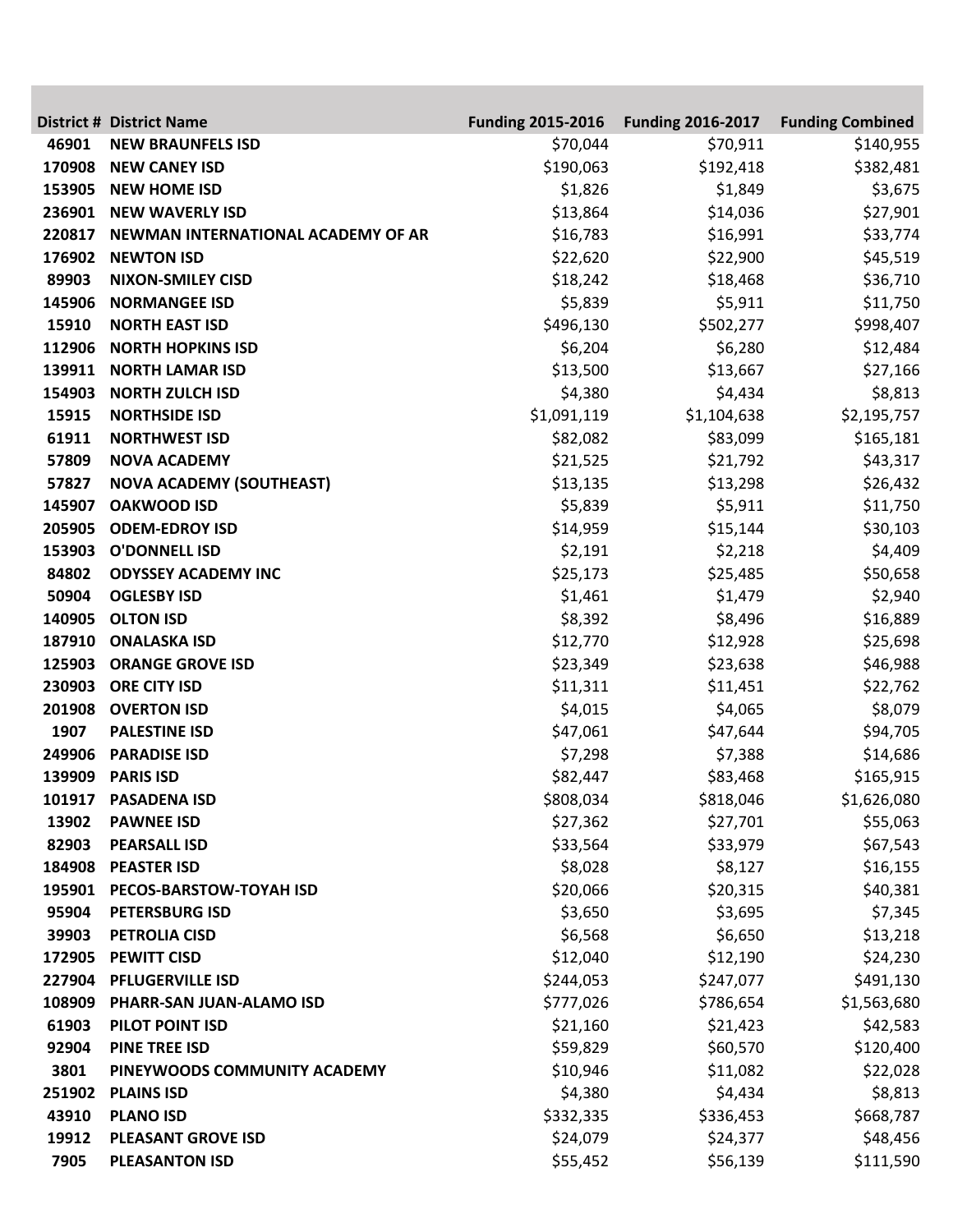|                 | <b>District # District Name</b>                     | <b>Funding 2015-2016</b> | <b>Funding 2016-2017</b> | <b>Funding Combined</b> |
|-----------------|-----------------------------------------------------|--------------------------|--------------------------|-------------------------|
| 117904          | PLEMONS-STINNETT-PHILLIPS CISD                      | \$4,380                  | \$4,434                  | \$8,813                 |
| 31909           | <b>POINT ISABEL ISD</b>                             | \$59,829                 | \$60,570                 | \$120,400               |
| 123907          | <b>PORT ARTHUR ISD</b>                              | \$215,234                | \$217,901                | \$433,135               |
| 123908          | PORT NECHES-GROVES ISD                              | \$28,092                 | \$28,440                 | \$56,531                |
| 85902           | <b>POST ISD</b>                                     | \$15,324                 | \$15,513                 | \$30,837                |
| 7906            | <b>POTEET ISD</b>                                   | \$28,456                 | \$28,809                 | \$57,265                |
| 247904          | <b>POTH ISD</b>                                     | \$6,933                  | \$7,019                  | \$13,952                |
| 91913           | <b>POTTSBORO ISD</b>                                | \$7,298                  | \$7,388                  | \$14,686                |
| 125905          | <b>PREMONT ISD</b>                                  | \$5,109                  | \$5,172                  | \$10,282                |
| 189902          | <b>PRESIDIO ISD</b>                                 | \$25,173                 | \$25,485                 | \$50,658                |
| 108910          | <b>PROGRESO ISD</b>                                 | \$32,834                 | \$33,241                 | \$66,075                |
| 101853          | PROMISE COMMUNITY SCHOOL                            | \$198,818                | \$201,281                | \$400,099               |
| 43912           | <b>PROSPER ISD</b>                                  | \$12,770                 | \$12,928                 | \$25,698                |
| 34907           | <b>QUEEN CITY ISD</b>                               | \$10,216                 | \$10,343                 | \$20,559                |
| 116908          | <b>QUINLAN ISD</b>                                  | \$48,156                 | \$48,752                 | \$96,908                |
| 250904          | <b>QUITMAN ISD</b>                                  | \$12,040                 | \$12,190                 | \$24,230                |
| 190903          | <b>RAINS ISD</b>                                    | \$17,877                 | \$18,099                 | \$35,976                |
| 231902          | <b>RANKIN ISD</b>                                   | \$2,556                  | \$2,587                  | \$5,143                 |
| 245903          | <b>RAYMONDVILLE ISD</b>                             | \$36,482                 | \$36,934                 | \$73,416                |
| 192901          | <b>REAGAN COUNTY ISD</b>                            | \$13,864                 | \$14,036                 | \$27,901                |
| 137902          | <b>RICARDO ISD</b>                                  | \$17,148                 | \$17,360                 | \$34,508                |
| 45903           | <b>RICE CISD</b>                                    | \$20,431                 | \$20,684                 | \$41,115                |
| 175911          | <b>RICE ISD</b>                                     | \$10,946                 | \$11,082                 | \$22,028                |
| 57916           | <b>RICHARDSON ISD</b>                               | \$454,178                | \$459,805                | \$913,983               |
| 214901<br>31911 | <b>RIO GRANDE CITY CISD</b><br><b>RIO HONDO ISD</b> | \$235,663                | \$238,583<br>\$26,962    | \$474,246<br>\$53,595   |
| 126907          | <b>RIO VISTA ISD</b>                                | \$26,632<br>\$5,839      | \$5,911                  | \$11,750                |
| 194903          | <b>RIVERCREST ISD</b>                               | \$6,933                  | \$7,019                  | \$13,952                |
| 161922          | <b>ROBINSON ISD</b>                                 | \$8,392                  | \$8,496                  | \$16,889                |
|                 | 178909 ROBSTOWN ISD                                 | \$41,954                 | \$42,474                 | \$84,428                |
|                 | 166904 ROCKDALE ISD                                 | \$24,444                 | \$24,746                 | \$49,190                |
| 69901           | <b>ROCKSPRINGS ISD</b>                              | \$4,744                  | \$4,803                  | \$9,548                 |
| 199901          | <b>ROCKWALL ISD</b>                                 | \$70,408                 | \$71,281                 | \$141,689               |
| 214903          | <b>ROMA ISD</b>                                     | \$145,922                | \$147,730                | \$293,652               |
| 110905          | <b>ROPES ISD</b>                                    | \$5,839                  | \$5,911                  | \$11,750                |
| 177901          | <b>ROSCOE COLLEGIATE ISD</b>                        | \$4,744                  | \$4,803                  | \$9,548                 |
| 73905           | <b>ROSEBUD-LOTT ISD</b>                             | \$8,392                  | \$8,496                  | \$16,889                |
| 246909          | <b>ROUND ROCK ISD</b>                               | \$263,752                | \$267,020                | \$530,773               |
| 139908          | <b>ROXTON ISD</b>                                   | \$3,650                  | \$3,695                  | \$7,345                 |
| 237905          | <b>ROYAL ISD</b>                                    | \$51,074                 | \$51,707                 | \$102,781               |
| 37907           | <b>RUSK ISD</b>                                     | \$28,456                 | \$28,809                 | \$57,265                |
| 14908           | <b>SALADO ISD</b>                                   | \$10,946                 | \$11,082                 | \$22,028                |
| 112909          | <b>SALTILLO ISD</b>                                 | \$4,015                  | \$4,065                  | \$8,079                 |
| 74917           | <b>SAM RAYBURN ISD</b>                              | \$5,839                  | \$5,911                  | \$11,750                |
| 15907           | <b>SAN ANTONIO ISD</b>                              | \$1,206,031              | \$1,220,974              | \$2,427,005             |
|                 | 203901 SAN AUGUSTINE ISD                            | \$12,040                 | \$12,190                 | \$24,230                |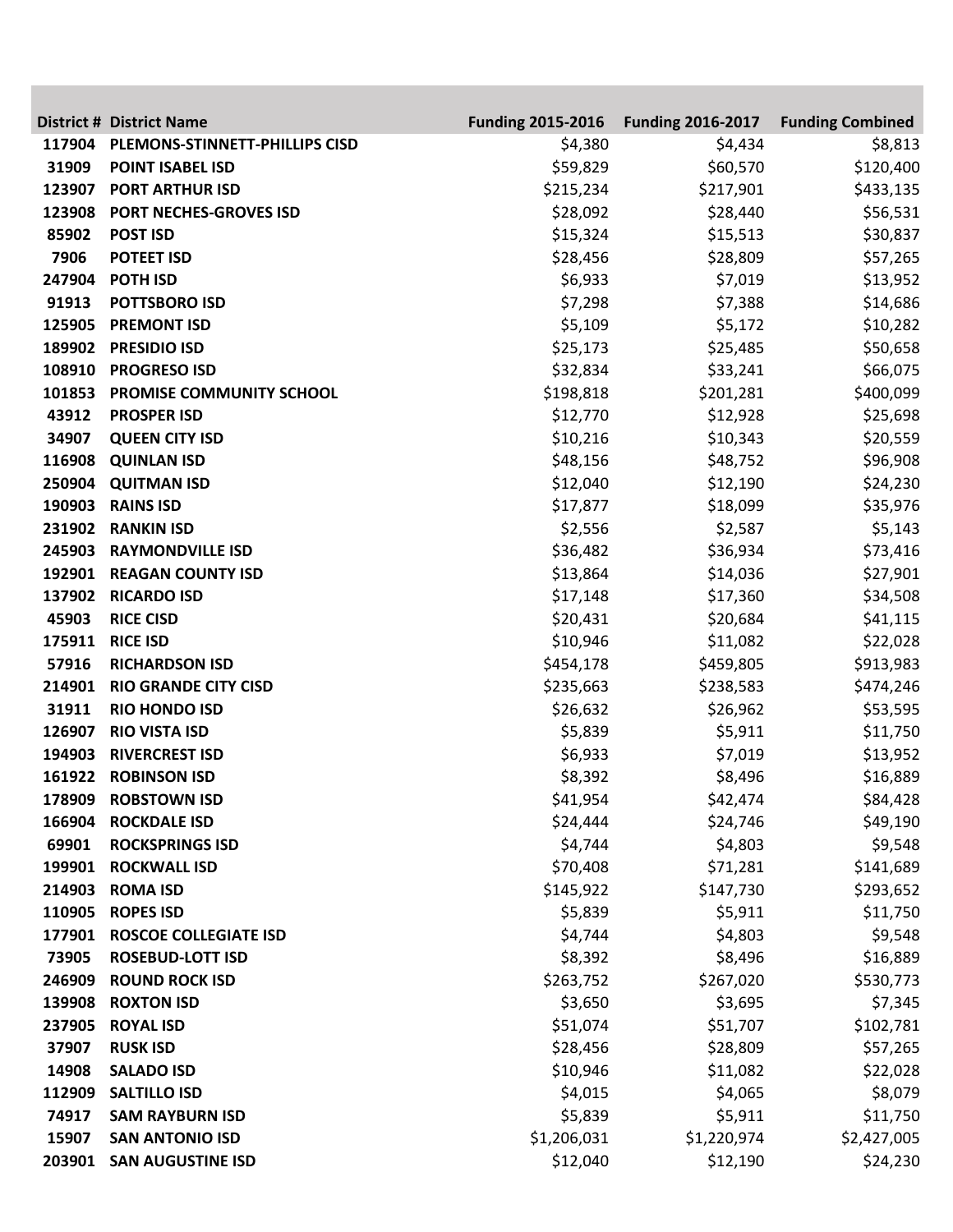|        | <b>District # District Name</b>           | <b>Funding 2015-2016</b> | <b>Funding 2016-2017</b> | <b>Funding Combined</b> |
|--------|-------------------------------------------|--------------------------|--------------------------|-------------------------|
| 31912  | <b>SAN BENITO CISD</b>                    | \$165,256                | \$167,304                | \$332,560               |
| 66902  | <b>SAN DIEGO ISD</b>                      | \$8,392                  | \$8,496                  | \$16,889                |
| 233901 | <b>SAN FELIPE-DEL RIO CISD</b>            | \$132,424                | \$134,065                | \$266,490               |
| 105902 | <b>SAN MARCOS CISD</b>                    | \$131,695                | \$133,327                | \$265,021               |
| 84909  | <b>SANTA FE ISD</b>                       | \$20,431                 | \$20,684                 | \$41,115                |
| 31913  | <b>SANTA MARIA ISD</b>                    | \$20,431                 | \$20,684                 | \$41,115                |
| 31914  | <b>SANTA ROSA ISD</b>                     | \$18,242                 | \$18,468                 | \$36,710                |
| 182904 | <b>SANTO ISD</b>                          | \$4,380                  | \$4,434                  | \$8,813                 |
| 74911  | <b>SAVOY ISD</b>                          | \$5,109                  | \$5,172                  | \$10,282                |
| 94902  | <b>SCHERTZ-CIBOLO-U CITY ISD</b>          | \$113,455                | \$114,861                | \$228,315               |
| 207901 | <b>SCHLEICHER ISD</b>                     | \$6,568                  | \$6,650                  | \$13,218                |
| 75903  | <b>SCHULENBURG ISD</b>                    | \$6,933                  | \$7,019                  | \$13,952                |
| 129910 | <b>SCURRY-ROSSER ISD</b>                  | \$4,744                  | \$4,803                  | \$9,548                 |
| 8902   | <b>SEALY ISD</b>                          | \$36,482                 | \$36,934                 | \$73,416                |
| 94901  | <b>SEGUIN ISD</b>                         | \$120,386                | \$121,878                | \$242,264               |
| 83903  | <b>SEMINOLE ISD</b>                       | \$35,752                 | \$36,195                 | \$71,948                |
| 101802 | <b>SER-NINOS CHARTER SCHOOL</b>           | \$44,143                 | \$44,690                 | \$88,833                |
| 108911 | <b>SHARYLAND ISD</b>                      | \$97,039                 | \$98,241                 | \$195,280               |
| 210903 | <b>SHELBYVILLE ISD</b>                    | \$11,311                 | \$11,451                 | \$22,762                |
| 204904 | 101924 SHELDON ISD                        | \$129,871                | \$131,480                | \$261,351               |
| 91906  | <b>SHEPHERD ISD</b><br><b>SHERMAN ISD</b> | \$31,010                 | \$31,394                 | \$62,404                |
| 100904 | <b>SILSBEE ISD</b>                        | \$95,580<br>\$11,676     | \$96,764<br>\$11,820     | \$192,343<br>\$23,496   |
| 23902  | <b>SILVERTON ISD</b>                      | \$2,920                  | \$2,957                  | \$5,877                 |
| 19909  | <b>SIMMS ISD</b>                          | \$5,839                  | \$5,911                  | \$11,750                |
| 205906 | <b>SINTON ISD</b>                         | \$25,903                 | \$26,224                 | \$52,127                |
| 49909  | <b>SIVELLS BEND ISD</b>                   | \$1,826                  | \$1,849                  | \$3,675                 |
| 152903 | <b>SLATON ISD</b>                         | \$20,066                 | \$20,315                 | \$40,381                |
| 26903  | <b>SNOOK ISD</b>                          | \$12,040                 | \$12,190                 | \$24,230                |
|        | 208902 SNYDER ISD                         | \$40,130                 | \$40,627                 | \$80,757                |
| 71909  | <b>SOCORRO ISD</b>                        | \$601,922                | \$609,380                | \$1,211,302             |
| 15909  | <b>SOMERSET ISD</b>                       | \$68,584                 | \$69,434                 | \$138,019               |
| 26902  | <b>SOMERVILLE ISD</b>                     | \$7,298                  | \$7,388                  | \$14,686                |
| 218901 | <b>SONORA ISD</b>                         | \$12,040                 | \$12,190                 | \$24,230                |
| 15908  | <b>SOUTH SAN ANTONIO ISD</b>              | \$188,968                | \$191,310                | \$380,278               |
| 15917  | <b>SOUTHSIDE ISD</b>                      | \$89,378                 | \$90,485                 | \$179,863               |
| 15912  | <b>SOUTHWEST ISD</b>                      | \$164,162                | \$166,196                | \$330,358               |
| 15807  | SOUTHWEST PREPARATORY SCHOOL              | \$16,418                 | \$16,621                 | \$33,039                |
| 101838 | <b>SOUTHWEST SCHOOL</b>                   | \$86,824                 | \$87,900                 | \$174,725               |
|        | 170907 SPLENDORA ISD                      | \$48,520                 | \$49,122                 | \$97,642                |
| 101920 | <b>SPRING BRANCH ISD</b>                  | \$528,232                | \$534,777                | \$1,063,010             |
| 92907  | <b>SPRING HILL ISD</b>                    | \$16,418                 | \$16,621                 | \$33,039                |
| 101919 | <b>SPRING ISD</b>                         | \$614,325                | \$621,937                | \$1,236,262             |
| 140907 | <b>SPRINGLAKE-EARTH ISD</b>               | \$4,015                  | \$4,065                  | \$8,079                 |
| 229905 | <b>SPURGER ISD</b>                        | \$5,109                  | \$5,172                  | \$10,282                |
| 79910  | <b>STAFFORD MSD</b>                       | \$61,288                 | \$62,048                 | \$123,336               |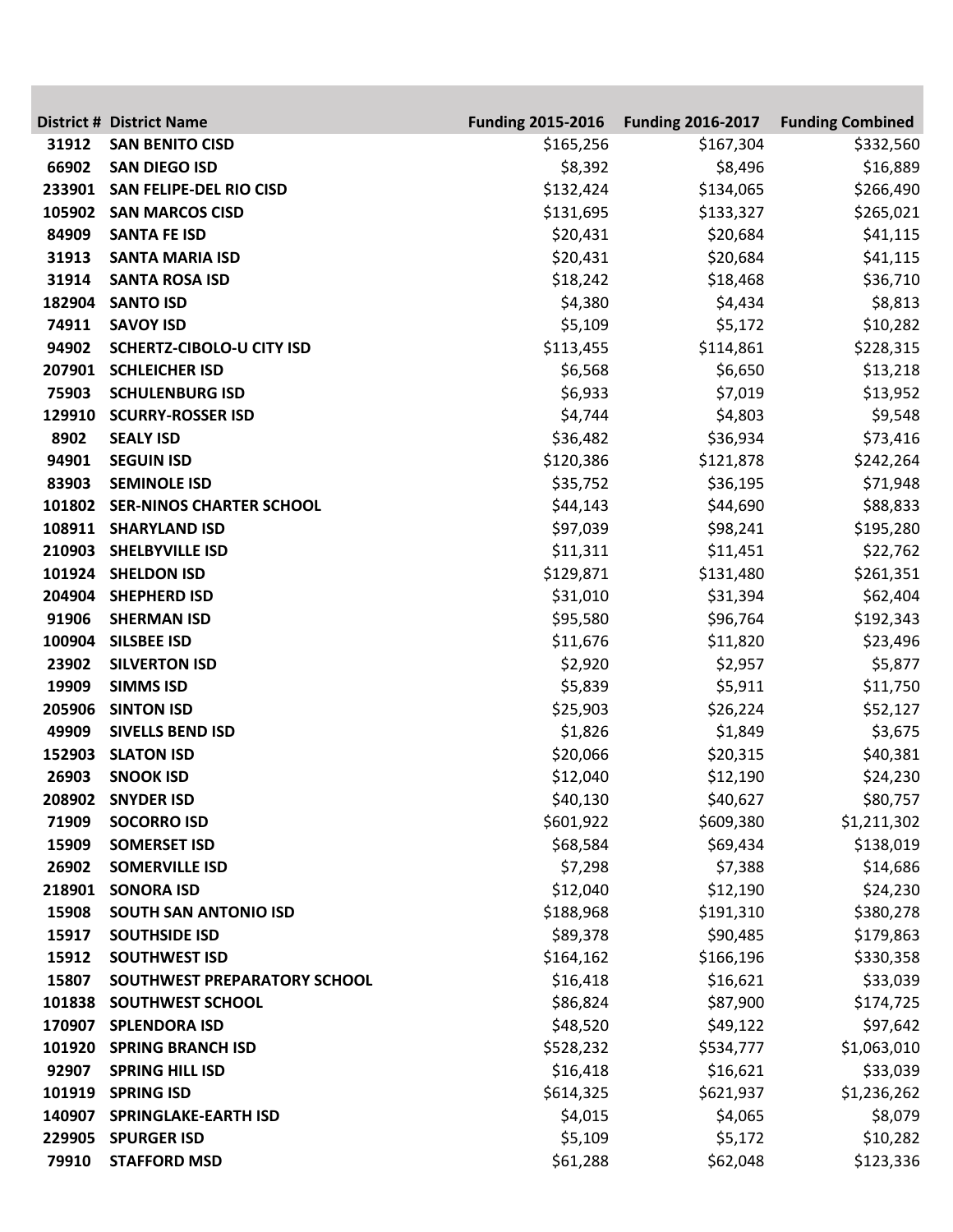|        | <b>District # District Name</b>           | <b>Funding 2015-2016</b> | <b>Funding 2016-2017</b> | <b>Funding Combined</b> |
|--------|-------------------------------------------|--------------------------|--------------------------|-------------------------|
| 72903  | <b>STEPHENVILLE ISD</b>                   | \$43,048                 | \$43,582                 | \$86,630                |
| 247906 | <b>STOCKDALE ISD</b>                      | \$11,311                 | \$11,451                 | \$22,762                |
| 112910 | <b>SULPHUR BLUFF ISD</b>                  | \$1,096                  | \$1,110                  | \$2,206                 |
| 112901 | <b>SULPHUR SPRINGS ISD</b>                | \$70,773                 | \$71,650                 | \$142,423               |
| 57919  | <b>SUNNYVALE ISD</b>                      | \$4,744                  | \$4,803                  | \$9,548                 |
| 177902 | <b>SWEETWATER ISD</b>                     | \$21,890                 | \$22,161                 | \$44,051                |
| 153904 | <b>TAHOKA ISD</b>                         | \$9,122                  | \$9,235                  | \$18,357                |
| 246911 | <b>TAYLOR ISD</b>                         | \$51,439                 | \$52,076                 | \$103,515               |
| 81904  | <b>TEAGUE ISD</b>                         | \$11,676                 | \$11,820                 | \$23,496                |
| 123803 | <b>TEKOA ACADEMY OF ACCELERATED STUDI</b> | \$16,783                 | \$16,991                 | \$33,774                |
| 14909  | <b>TEMPLE ISD</b>                         | \$125,128                | \$126,679                | \$251,807               |
| 210904 | <b>TENAHA ISD</b>                         | \$8,757                  | \$8,866                  | \$17,623                |
| 22004  | <b>TERLINGUA CSD</b>                      | \$732                    | \$741                    | \$1,472                 |
| 19907  | <b>TEXARKANA ISD</b>                      | \$131,695                | \$133,327                | \$265,021               |
| 84906  | <b>TEXAS CITY ISD</b>                     | \$143,733                | \$145,514                | \$289,247               |
| 221801 | <b>TEXAS COLLEGE PREPARATORY ACADEMIE</b> | \$23,714                 | \$24,008                 | \$47,722                |
| 101861 | THE RHODES SCHOOL                         | \$48,156                 | \$48,752                 | \$96,908                |
| 246912 | <b>THRALL ISD</b>                         | \$4,015                  | \$4,065                  | \$8,079                 |
| 72901  | <b>THREE WAY ISD</b>                      | \$4,744                  | \$4,803                  | \$9,548                 |
| 210905 | <b>TIMPSON ISD</b>                        | \$10,946                 | \$11,082                 | \$22,028                |
| 91907  | <b>TIOGA ISD</b>                          | \$6,204                  | \$6,280                  | \$12,484                |
| 91918  | <b>TOM BEAN ISD</b>                       | \$11,311                 | \$11,451                 | \$22,762                |
| 101921 | <b>TOMBALL ISD</b>                        | \$76,245                 | \$77,190                 | \$153,435               |
| 57813  | <b>TRINITY BASIN PREPARATORY</b>          | \$103,240                | \$104,520                | \$207,760               |
| 57849  | TRINITY ENVIRONMENTAL ACADEMY             | \$6,933                  | \$7,019                  | \$13,952                |
| 14910  | <b>TROY ISD</b>                           | \$14,594                 | \$14,775                 | \$29,369                |
| 101840 | TWO DIMENSIONS PREPARATORY ACADEMY        | \$42,319                 | \$42,843                 | \$85,162                |
| 212905 | <b>TYLER ISD</b>                          | \$199,548                | \$202,020                | \$401,568               |
| 230908 | <b>UNION GROVE ISD</b>                    | \$5,474                  | \$5,542                  | \$11,016                |
|        | 240903 UNITED ISD                         | \$548,661                | \$555,459                | \$1,104,120             |
| 57808  | UNIVERSAL ACADEMY                         | \$15,688                 | \$15,883                 | \$31,571                |
| 227819 | UNIVERSITY OF TEXAS ELEMENTARY CHA        | \$7,663                  | \$7,758                  | \$15,421                |
| 232903 | <b>UVALDE CISD</b>                        | \$113,820                | \$115,230                | \$229,049               |
|        | 108916 VALLEY VIEW ISD                    | \$73,692                 | \$74,605                 | \$148,296               |
| 234906 | <b>VAN ISD</b>                            | \$22,620                 | \$22,900                 | \$45,519                |
|        | 235902 VICTORIA ISD                       | \$191,887                | \$194,264                | \$386,151               |
|        | 161801 WACO CHARTER SCHOOL                | \$7,298                  | \$7,388                  | \$14,686                |
|        | 161914 WACO ISD                           | \$322,850                | \$326,850                | \$649,700               |
| 237904 | <b>WALLER ISD</b>                         | \$86,095                 | \$87,162                 | \$173,256               |
| 229904 | <b>WARREN ISD</b>                         | \$16,418                 | \$16,621                 | \$33,039                |
| 102903 | <b>WASKOM ISD</b>                         | \$9,852                  | \$9,974                  | \$19,825                |
| 70801  | <b>WAXAHACHIE FAITH FAMILY ACADEMY</b>    | \$78,069                 | \$79,036                 | \$157,106               |
| 70912  | <b>WAXAHACHIE ISD</b>                     | \$60,924                 | \$61,678                 | \$122,602               |
| 227803 | <b>WAYSIDE SCHOOLS</b>                    | \$57,640                 | \$58,355                 | \$115,995               |
| 240904 | <b>WEBB CISD</b>                          | \$3,285                  | \$3,326                  | \$6,611                 |
| 45905  | <b>WEIMAR ISD</b>                         | \$9,122                  | \$9,235                  | \$18,357                |